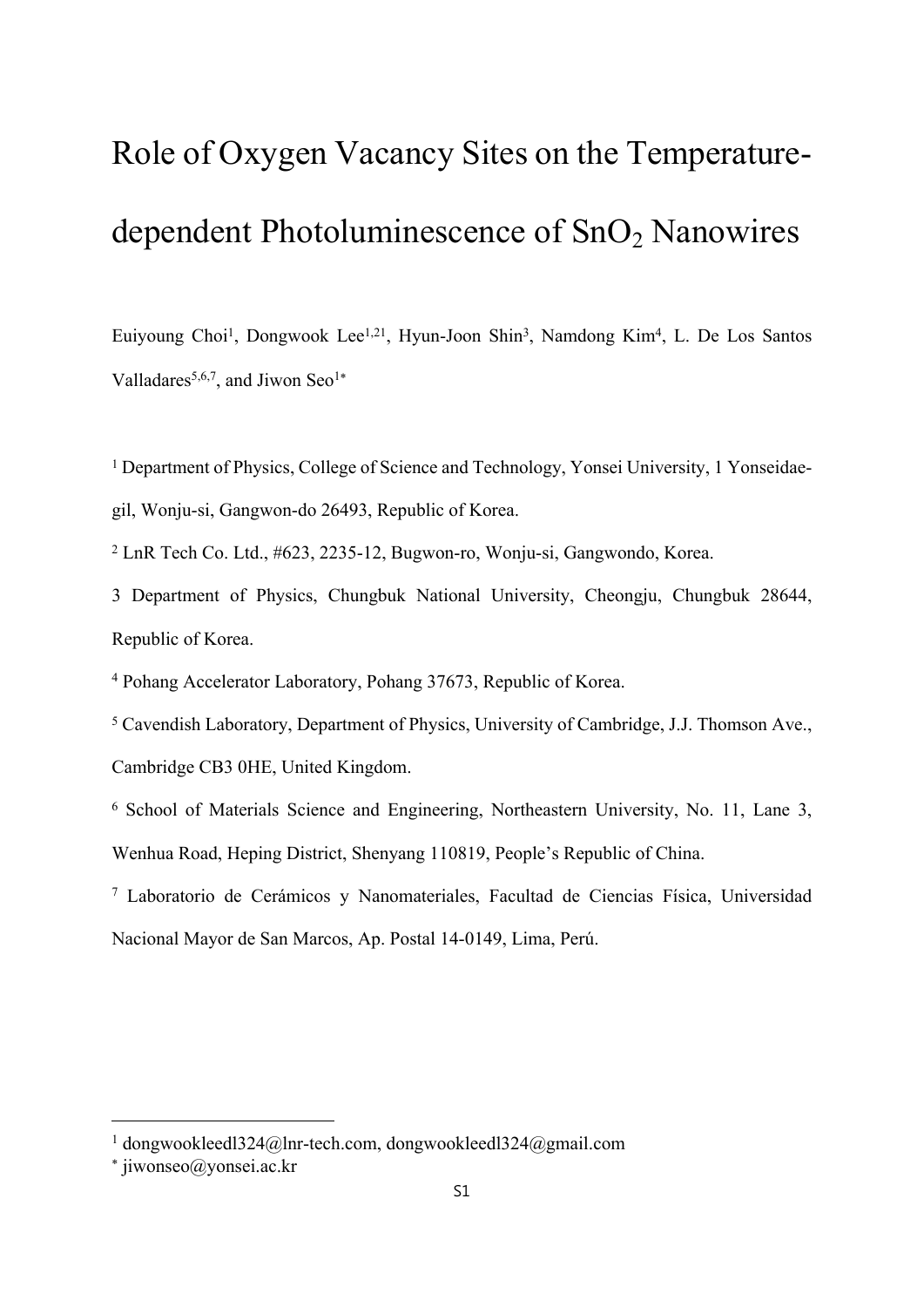

Figure S1. Deconvolution analysis of the PL spectrum of SnO<sub>2</sub> nanowires at 13 K.

|             | Peak 0  | Peak 1  | Peak 2 | Peak 3  | Peak 4  | Peak 5  | Peak 6  | Peak 7  |
|-------------|---------|---------|--------|---------|---------|---------|---------|---------|
|             |         |         |        |         |         |         |         |         |
| Location    | 440     | 491.675 | 518.16 | 522.973 | 548     | 620.644 | 691.981 | 748.49  |
|             |         |         |        |         |         |         |         |         |
| <b>FWHM</b> | 36.199  | 61.296  | 81.198 | 15.93   | 112.68  | 104.36  | 68.997  | 57.829  |
|             |         |         |        |         |         |         |         |         |
| Amplitude   | 3473.62 | 15752.6 | 25393  | 3151.98 | 10398.3 | 11841.6 | 5451.3  | 2276.77 |
|             |         |         |        |         |         |         |         |         |
| Area        | 133850  | 102780  | 219480 | 53448   | 124730  | 131540  | 400370  | 140150  |
|             |         |         |        |         |         |         |         |         |

Table S1. Deconvolution analysis results in Figure S1.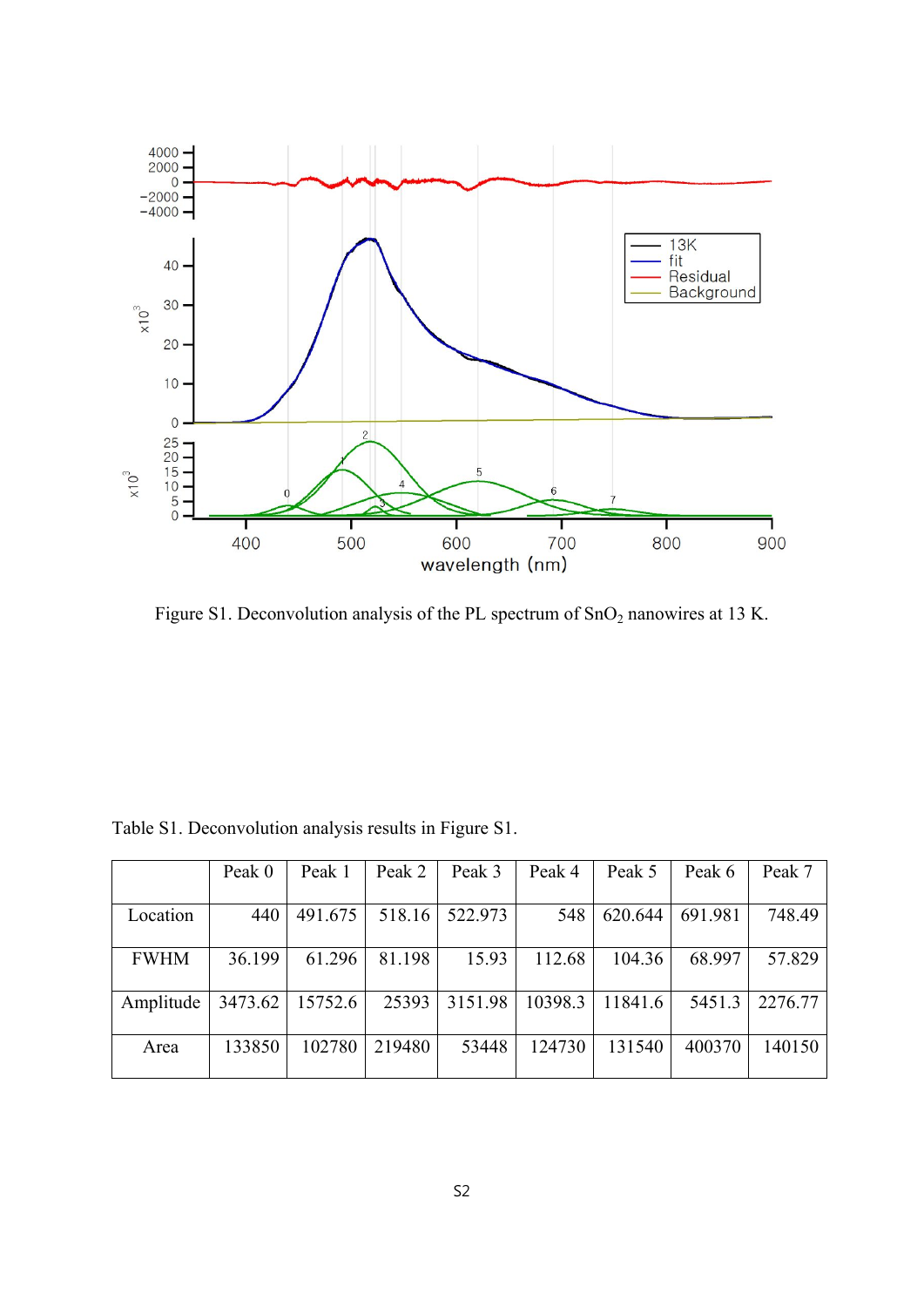

Figure S2. Deconvolution analysis of the PL spectrum of SnO<sub>2</sub> nanowires at 90 K.

|             | Peak 0  | Peak 1  | Peak 2 | Peak 3 | Peak 4  | Peak 5  | Peak 6 | Peak 7  |
|-------------|---------|---------|--------|--------|---------|---------|--------|---------|
| Location    | 494.756 | 527.393 | 551.54 | 578.63 | 602.431 | 632     | 674.69 | 739.82  |
| <b>FWHM</b> | 82.105  | 59.76   | 9.2702 | 57.583 | 36.863  | 50.246  | 79.197 | 90.396  |
| Amplitude   | 4403.69 | 5550.81 | 310.84 | 8622.1 | 2332.49 | 7337.05 | 8146.2 | 3260.46 |
| Area        | 384880  | 353100  | 3067   | 528500 | 91525   | 392420  | 686750 | 313730  |

Table S2. Deconvolution analysis results in Figure S2.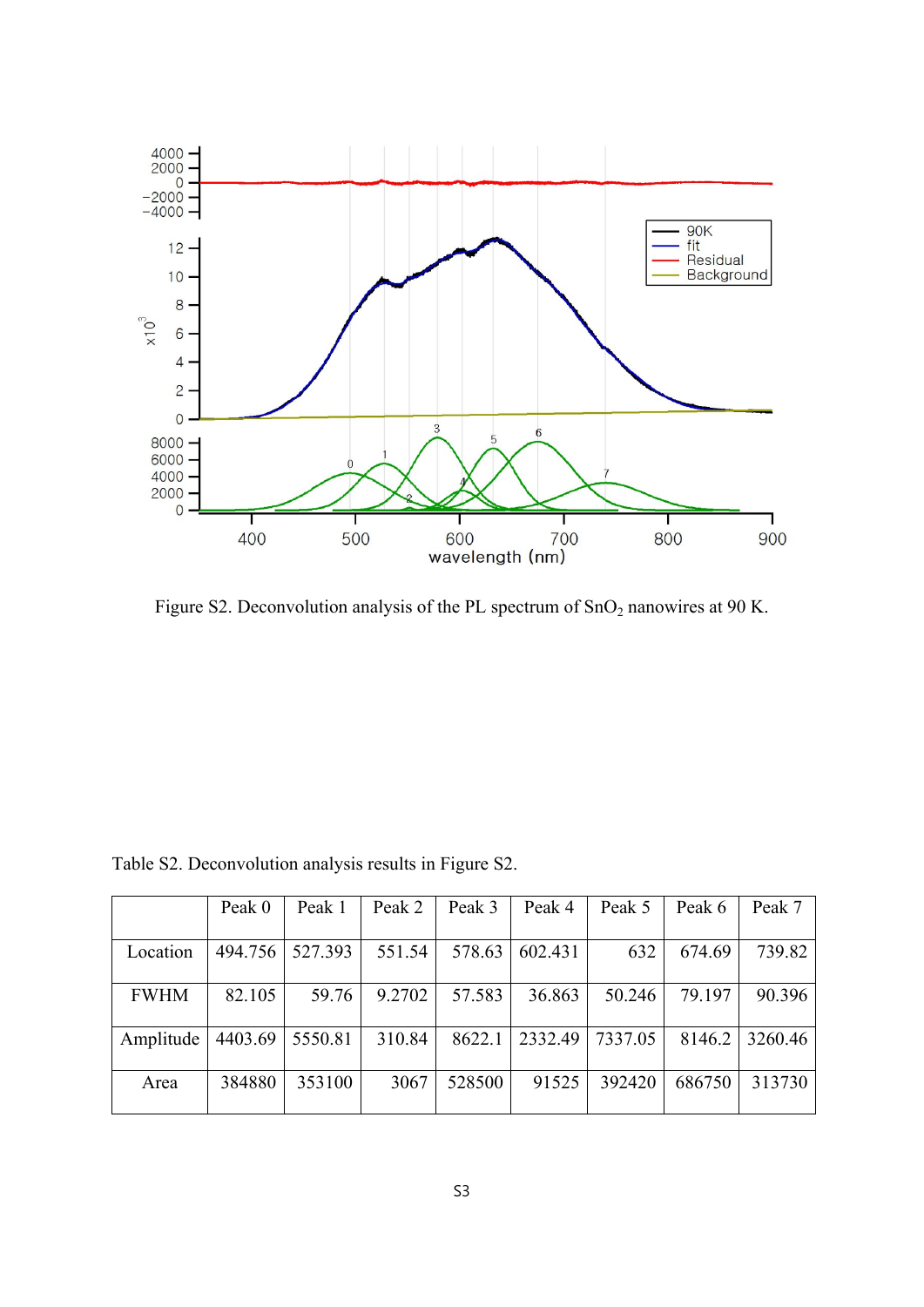

Figure S3. Deconvolution analysis of the PL spectrum of SnO<sub>2</sub> nanowires at 210 K.

|             | Peak 0  | Peak 1  | Peak 2  | Peak 3  | Peak 4  | Peak 5  | Peak 6  |
|-------------|---------|---------|---------|---------|---------|---------|---------|
| Location    | 542.067 | 576.72  | 600.113 | 632.079 | 669.831 | 693.144 | 746.577 |
| <b>FWHM</b> | 74.137  | 54.478  | 41.175  | 49.24   | 62.803  | 110.31  | 121.38  |
| Amplitude   | 6418.22 | 7578.79 | 5666.39 | 10011.4 | 4675.87 | 7209.34 | 1805.47 |
| Area        | 506500  | 439490  | 248360  | 524740  | 312590  | 846540  | 233280  |